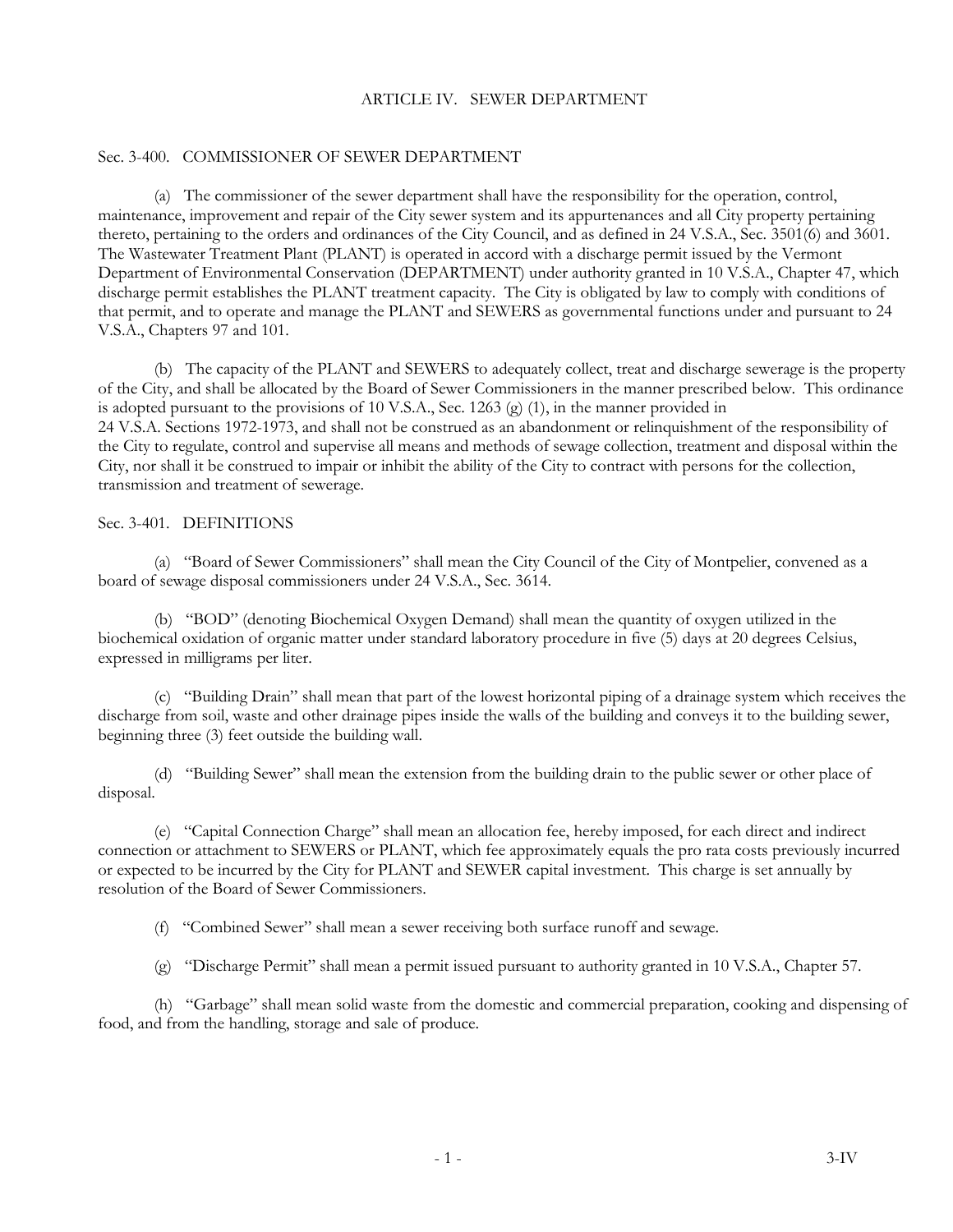(i) "Industrial Wastes" shall mean the liquid wastes from industrial manufacturing processes, trade or business, as distinct from sanitary sewage.

(j) "Natural Outlet" shall mean any outlet into a watercourse, pond, ditch, lake or other body of surface or groundwater.

(k) "Operating Connection Charge" shall mean an operating fee, hereby imposed, for each direct and indirect connection or attachment to SEWER or PLANT, which fee approximately equals the costs incurred by the City in administering and inspecting such connections. This charge is set annually by resolution of the Board of Sewer Commissioners.

(l) "Person" shall mean any individual, firm, company, association, society, corporation, or group, or as prescribed in 1 V.S.A., Section 126.

(m) "pH" shall mean the logarithm of the reciprocal of the weight of hydrogen ions in grams per liter of solution.

(n) "Property Shredded Garbage" shall mean the wastes from the preparation, cooking and dispensing of food that have been shredded to such a degree that all particles will be carried feely under the flow conditions normally prevailing in public sewers, with no particle greater than one-half  $(1/2)$  inch  $(1.27$  centimeters) in any dimension.

(o) "Public Sewer" shall mean a sewer in which all owners of abutting properties have equal rights, and is controlled by the public authority.

(p) "Private Sewer" shall mean a sewage disposal system, other than a public or community system, which receives other than human excreta or liquid waste, or both, from one or more premises. Included within the scope of this definition are septic tank soil-absorption systems, and other such types as may be prescribed in regulations by the City Health Officer.

(q) "Sanitary Sewer" shall mean a sewer which carries sewage, and to which storm, surface and groundwaters are not intentionally admitted.

(r) "Secretary" shall mean the Secretary of the Agency of Environmental Conservation, State of Vermont, or his representatives.

(s) "Sewage" shall mean a combination of the water-carried wastes from residences, business buildings, institutions and industrial establishments, together with such ground, surface and storm waters as may be present.

(t) "Sewage Treatment Plant" shall mean any arrangement of devices and structures used for treating sewage.

(u) "Sewage Works" shall mean all facilities for collecting, pumping, treating and disposing of sewage.

(v) "Sewer" shall mean a pipe or conduit for carrying sewage.

(w) "Shall" is mandatory; "May" is permissive.

(x) "Sludge" shall mean the solid or semi-solid waste product of the sewage treatment process which is not discharged together with PLANT effluent, but is instead disposed of in another manner.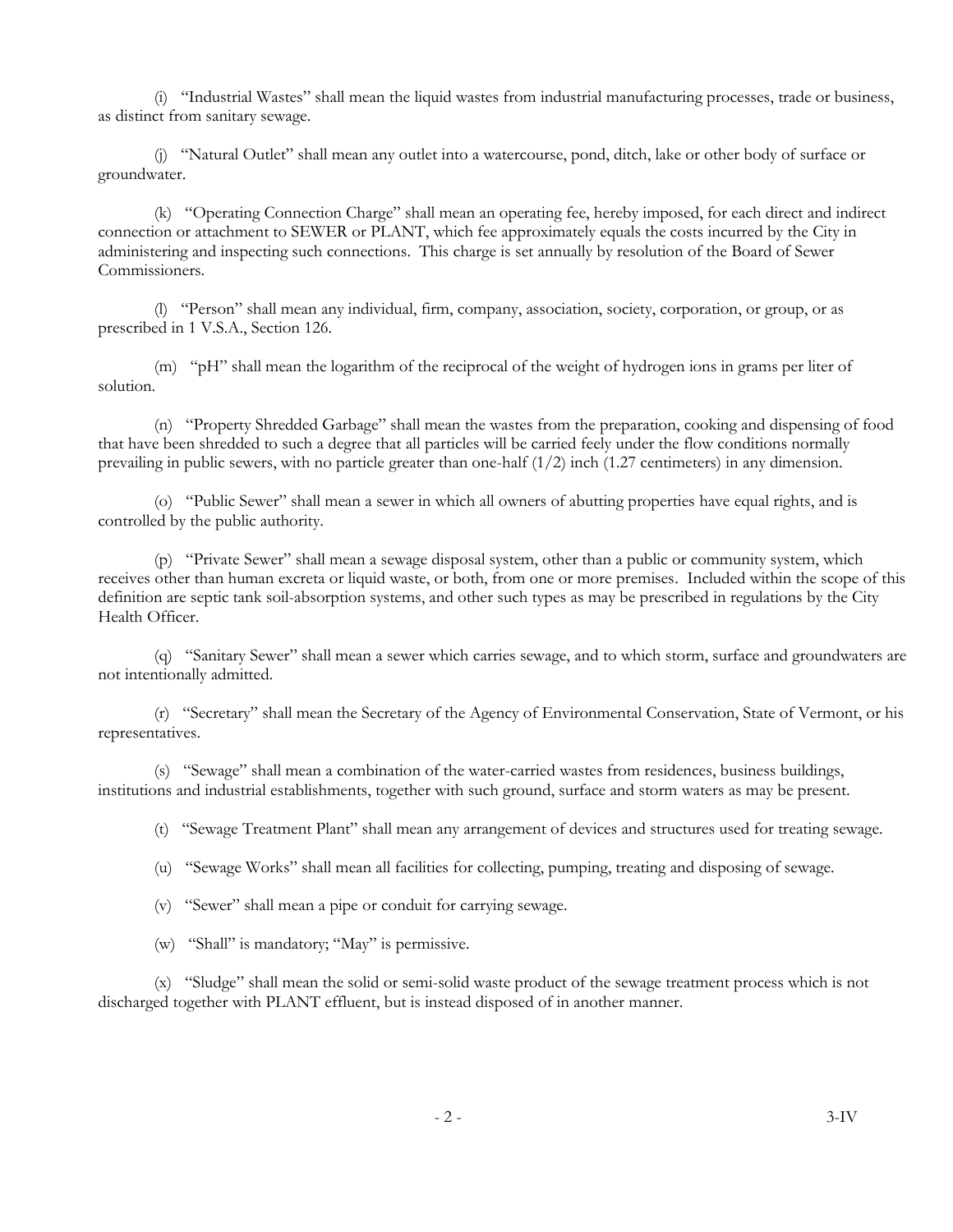(y) "Slug" shall mean any discharge of water, sewage or industrial waste which in concentration of any given constituent or in quantity or flow exceeds for any period of duration longer than fifteen (15) minutes more than five (5) times the average twenty-four (24) hour concentration or flows during normal operation.

(z) "Storm Drain" (sometimes termed "storm sewer") shall mean a sewer which carries storm and surface waters and drainage, but excludes sewage and industrial wastes, other than unpolluted cooling water.

(aa) "Suspended Solids" shall mean solids that either float on the surface of, or are in suspension in water, sewage or other liquids, and which are removable by laboratory filtering.

(bb) "Watercourse" shall mean a channel in which a flow of water occurs, either continuously or intermittently.

## Sec. 3-402. USE OF PUBLIC SEWER REQUIRED

(a) It shall be unlawful for any person to place, deposit or permit to be deposited in any unsanitary manner on public or private property within the city of Montpelier, or in any area under the jurisdiction of said city, any human or animal excrement, garbage or other objectionable waste.

(b) It shall be unlawful to discharge to any natural outlet within the city of Montpelier, or in any area under the jurisdiction of said City, any sewage or other polluted waters, except where suitable treatment has been provided in accordance with subsequent provisions of this ordinance and Laws of the State of Vermont.

(c) Except as hereinafter provided, it shall be unlawful to construct or maintain any privy, privy vault, septic tank, cesspool or other facility intended or used for the disposal of sewage.

(d) The owner of all new houses, buildings or properties used for human occupancy and containing toilet or waste facilities situated within the city and abutting any street, alley or right-of-way in which there is a public sanitary or combined sewer, is hereby required to connect such facilities directly with the proper public sewer in accordance with the provisions of this ordinance.

(e) Person wishing to use uncommitted capacity of the PLANT and SEWERS, including substantial change in volume or character of pollutants that are being discharged, shall apply to the Board of Sewer Commissioners on a form prescribed by the Board. Such application shall be accompanied by a certification of a licensed or registered engineer attesting to the maximum wastewater flow to be generated by the project or development identified in Section  $(f)(3)$  which will be introduced into the PLANT and SEWERS.

(f) The Board of Sewer Commissioners shall approve the request for use of uncommitted capacity upon making affirmative findings that:

- (1) The proposed wastewater is of domestic sanitary origin and that there is sufficient uncommitted reserve capacity to accommodate the volume and strength of the proposed connection.
- (2) The proposed wastewater is not of domestic sanitary origin and that sufficient evidence has been presented by the applicant to demonstrate that the flow and character of the wastewater is compatible with the proper operation of the PLANT and SEWERS, and that the proposed wastewater will not, alone or in combination with other wastes, cause a violation of the discharge permit, pass through the PLANT without treatment, interfere or otherwise disrupt the proper quality and disposal of PLANT sludge, or be injurious in any other manner to the PLANT and SEWERS.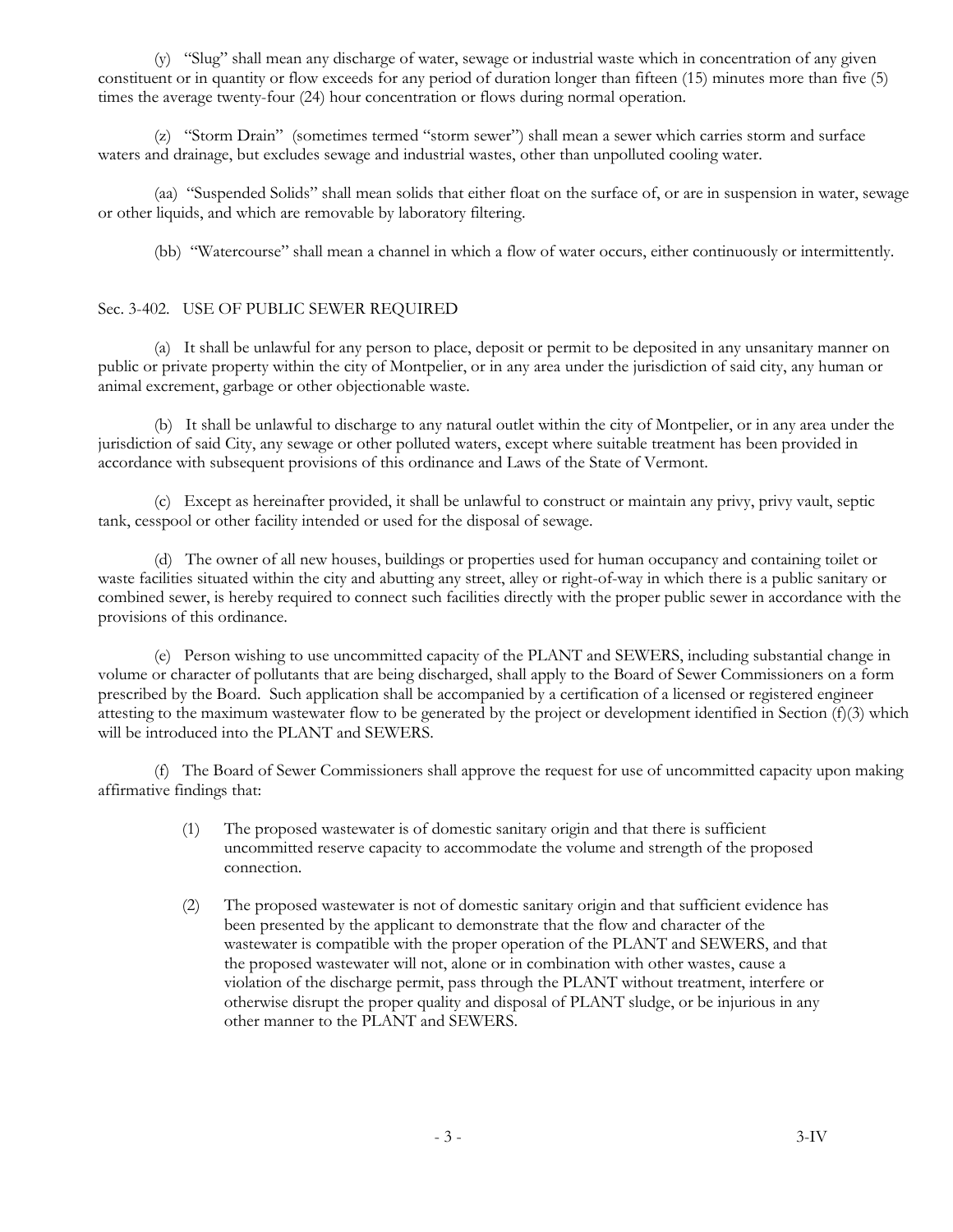(3) All applicable state, federal and municipal licenses, approvals and permits have been, or will be, secured by the applicant for the project or development to which connection is to be made.

(g) The Board of Sewer Commissioners, on making affirmative findings above, shall issue an interim connection approval, which approval shall:

- (1) Specify the volume, flow rate, strength and any other characteristics determined appropriate by the Board of Sewer Commissioners.
- (2) Prohibit the sale or other transfer of the interim connection approval by the applicant to any other person without written approval of the Board of Sewer Commissioners, except as an appurtenance and an integral part of the project or development approved in accordance with Section (f)(3) above.
- (3) Specify the period of time during which the interim connection approval shall remain valid and any specific conditions which must be fulfilled by the applicant to maintain validity of the interim connection approval, which conditions shall, as a minimum, include:
	- (a) payment of one-half of the capital connection charges upon the granting of interim connection approval, and payment of the balance of said charges upon the application of a building permit for the project or development identified in Section  $(f)(3)$ .
	- (b) complete payment of all sewage charges, connection charges, impact fees and benefit assessments not later than ninety (90) days from the due date; and
	- (c) completion of any project construction associated with the proposed project, which period shall be set by the Board of Sewer Commissioners and generally be of no more than two years duration.
- (4) Be revocable by action of the Board of Sewer Commissioners on failure of the applicant to fulfill requirements of the interim connection approval.
- (5) Become final and irrevocable upon meeting all the conditions specified in Section  $(g)(3)$ above, except that the Board of Sewer Commissioners may issue lawful orders for disconnection from the PLANT and SEWERS upon their determination that such connection:
	- (a) is causing a violation of the City's discharge permit; or
	- (b) is causing a nuisance or health hazard; or
	- (c) is causing damage to the PLANT and SEWERS; or
	- (d) is in violation of any other ordinance, bylaw or enactment of the City relating to the ownership;
	- (e) is the subject of delinquent sewage charges, connection charges, impact fees or benefit assessments;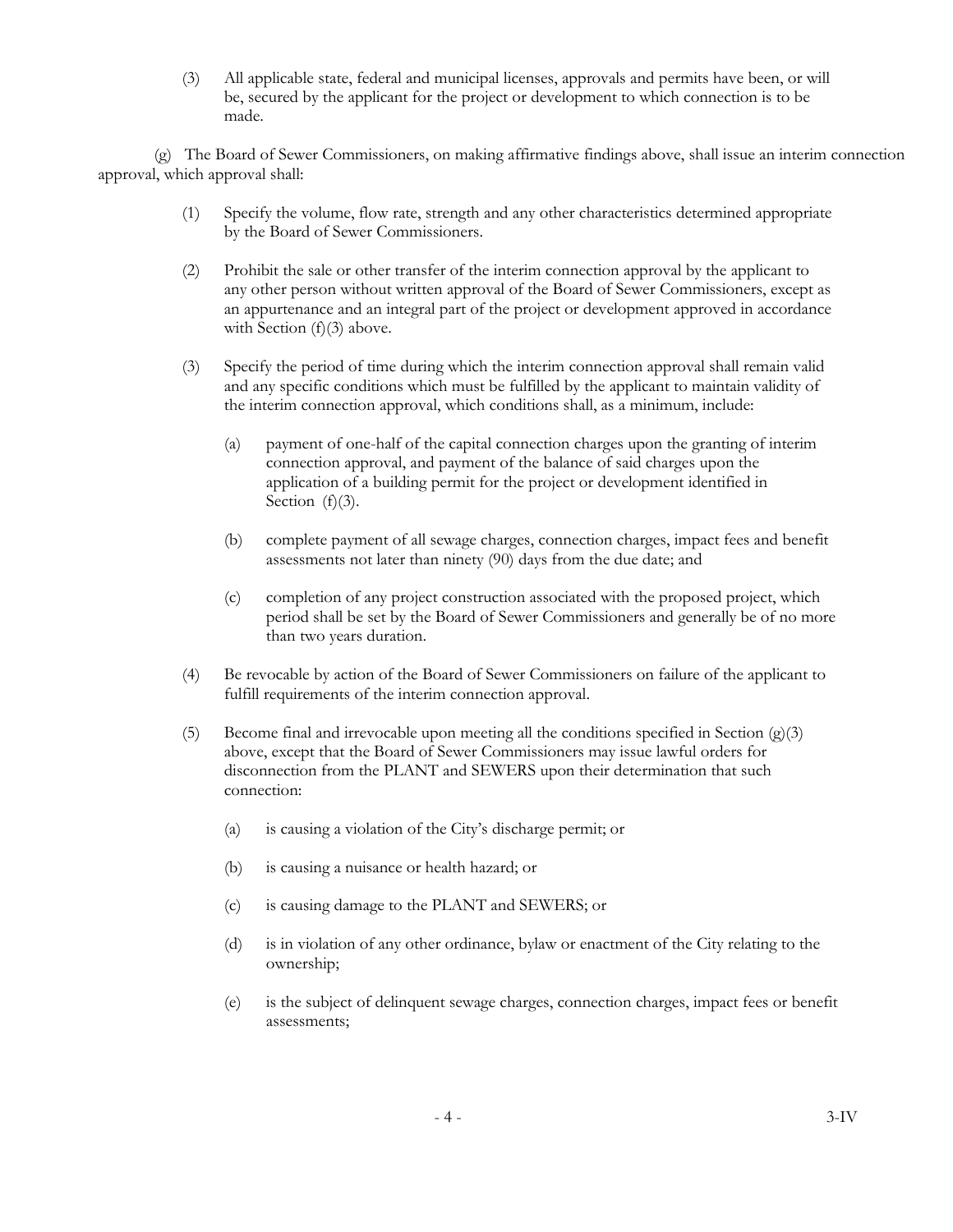- (f) is not in compliance with the application regarding volume and character of wastewater flow; or
- (g) is otherwise in violation of this ordinance.
- (h) PLANT flows and capacity shall be determined in the following manner:
	- (1) Wastewater Flow The discharged liquid wastes from a property, such as a building or parking lot, to a combined or sanitary sewer; such flow to be calculated as the average gallons per day on a year basis (365 days). Flow capacity shall be determined by reference to Table 7-A, Flow Quantities, adopted by the Vermont Agency of Natural Resources, Department of Environmental Conservation, as promulgated at the time a connection permit application is made.
	- (2) Reserve Capacity That amount of daily flow capacity (gallons per day) calculated as follows: Daily plant flow limit minus the most recent twelve (12) months actual average daily flow of all projects approved by the Vermont Agency of Natural Resources and City not yet connected to SEWERS and PLANT.
	- (3) Committed Reserve Capacity That amount of total average daily flow (gallons per day) from all projects/buildings approved by the City and the Agency of Natural Resources for connection to PLANT, but not yet connected at the time of the calculation.

# Sec. 3-403. PRIVATE SEWER FACILITIES.

(a) Where a public sanitary or combined sewer is not available under the provisions of Sec. 3-402(d), the building sewer shall be connected to a private sewer system complying with the provisions of this Article.

(b) Before commencement of construction of a private sewage disposal system, the owner shall first obtain a written permit signed by the commissioner. The application for such permit shall be made on a form furnished by the City which the applicant shall supplement by any plans, specifications and other information as deemed necessary by the commissioner.

(c) A permit for a private sewage disposal system shall not become effective until the installation is completed to the satisfaction of the commissioner. He shall be allowed to inspect the work at any stage of construction, and, in any event, the applicant for the permit shall notify the commissioner when the work is ready for final inspection, and before any underground portions are covered.

(d) The type, capacities, location and layout of a private sewage disposal system shall comply at least with the minimum recommendations of the Department of Public Health and the Water Resources Board of the State of Vermont. No permit shall be issued for any private sewage disposal system employing subsurface solid absorption facilities where the area of the lot is less than 20,000 square feet. No septic tank or cesspool shall be permitted to discharge to any natural outlet.

(e) At such time as a public sewer becomes available to a property served by a private sewage disposal system as provided in Sec. 3-403(d), a direct connection shall be made to the public sewer in compliance with this ordinance, and any septic tanks, cesspools and similar private sewage disposal facilities shall be abandoned and filled with suitable materials.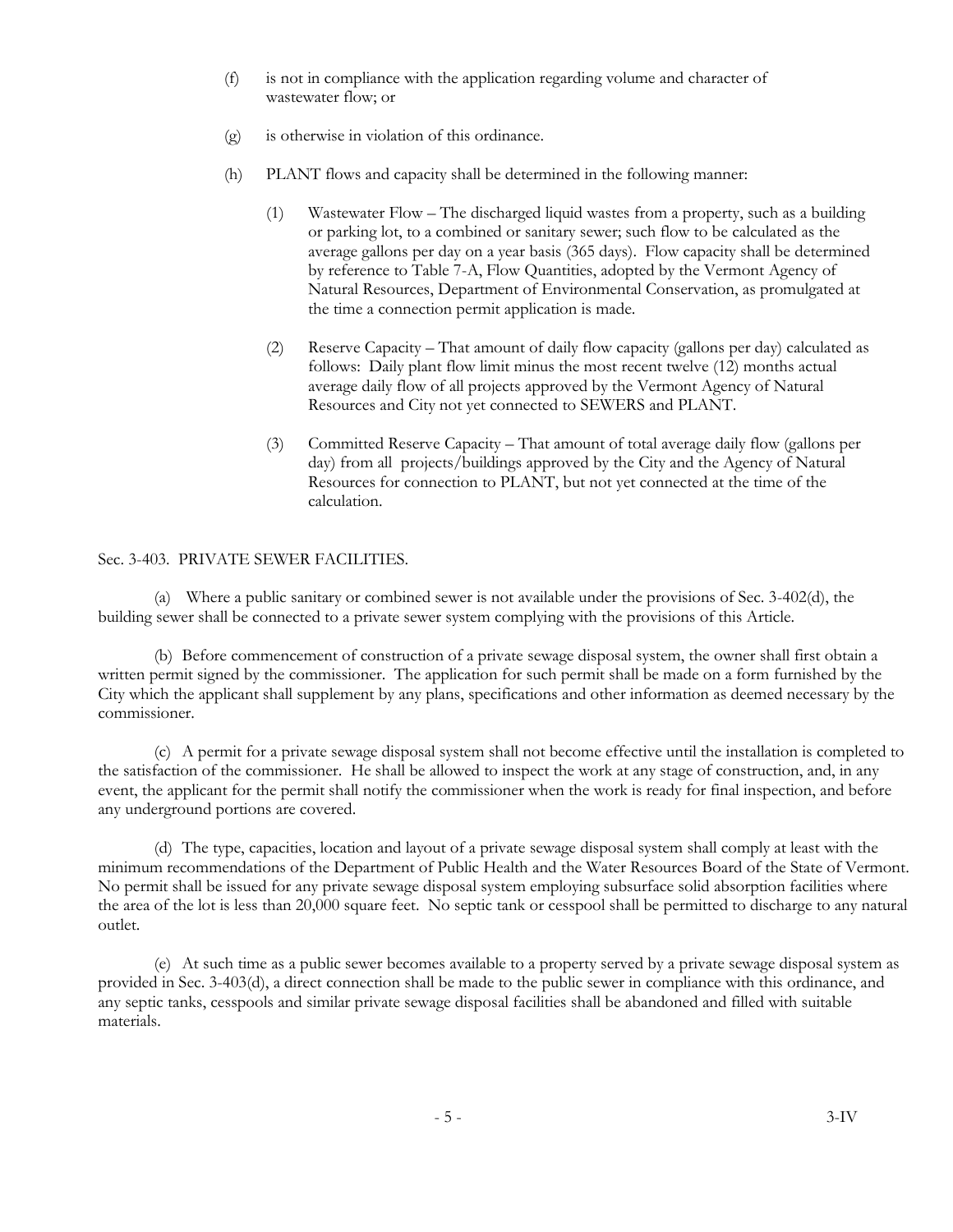(f) The owner shall operate and maintain the private sewer facilities in a sanitary manner at all times, at no expense to the City.

(g) No statement contained in this article shall be construed to interfere with any additional requirements that may be imposed by the health officer.

(h) When a public sewer becomes available, the building sewer shall be connected to said sewer within sixty (60) days and the private sewage disposal system shall be cleaned of sludge and filled with clean, bank-run gravel or dirt.

# Sec. 3-404. BUILDING SEWER FACILITIES.

(a) No unauthorized person shall uncover, make connections with or opening into, use, alter or disturb any public sewer or appurtenance thereof, without first obtaining a written permit from the commissioner. Any person proposing a new discharge into the system or a substantial change in the volume or character of pollutants that are being discharged into the system shall notify the Commissioner at least forty-five (45) days prior to the proposed change or connection.

(b) An operating connection charge, determined by the Board of Sewer Commissioners, shall be paid by the person requesting a sewer connection, which charge shall provide for inspection of the building sewer from the connection with the public sewer to the building by the sewer department. All applicable construction and access permits shall be obtained prior to excavation in the public right of way.

(c) A separate and independent building sewer shall be provided for every building, except where one building stands at the rear of another on an interior lot and no private sewer is available or can be constructed to the rear building through an adjoining alley, court, yard or driveway, the building sewer from the front building may be extended to the rear building and the whole considered as one building sewer.

(d) The size, slope, alignment, materials of construction of a building sewer and the methods to be used in excavating, placing of the pipe, jointing, testing, and backfilling the trench, shall all conform to the requirements of the Public Works Specifications, Building, and Plumbing Codes of the City of Montpelier.

(e) Whenever possible, the building sewer shall be brought to the building at an elevation below the basement floor. In all buildings in which any building drain is too low to permit gravity flow to the public sewer, sanitary sewage carried by such building drain shall be lifted and discharged to the building sewer.

(f) No person shall make connection of roof downspouts, exterior foundation drains, areaway drains, cellar drains, or other sources of surface runoff or groundwater to a building sewer or building drain which, in turn, is connected directly or indirectly to a public sanitary sewer.

(g) The connection of the building sewer into the public sewer shall conform to the requirements of the Building and Plumbing Codes or other applicable rules and regulations of the City or the procedures set forth in appropriate specifications of the American Society for Testing and Materials and the Water Pollution Control Federation, Manual of Practice No. 9. All such connections shall be made gas-tight and water-tight. Any deviation from the prescribed procedures and materials must be approved by the commissioner before installation.

(h) The applicant for the building sewer permit shall notify the commissioner when the building sewer is ready for inspection and connection to the public sewer. The connection shall be made under the supervision of the commissioner or his representative.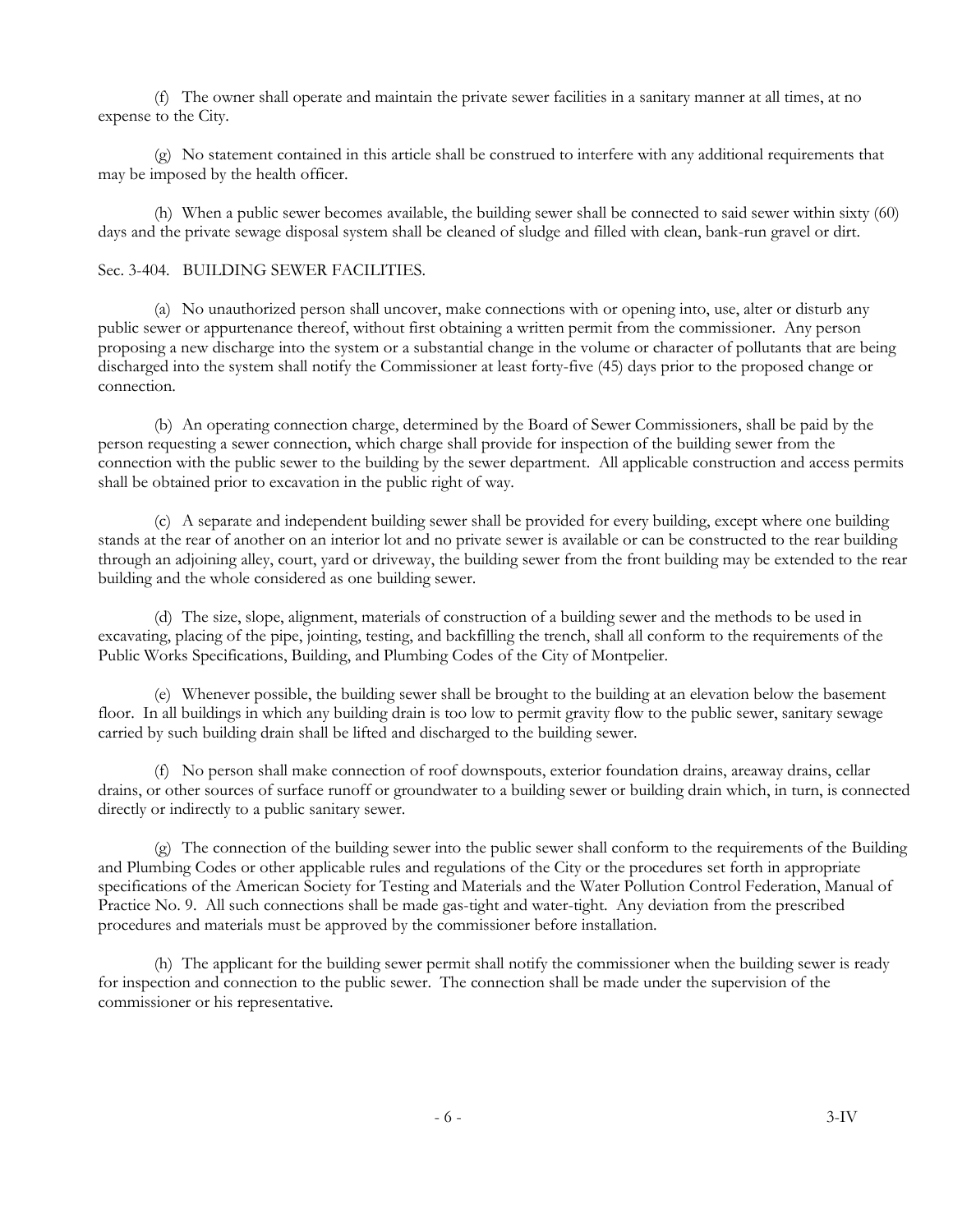(i) All excavation for building sewer installation shall be adequately guarded with barricades and lights so as to protect the public from hazard. Streets, sidewalks, parkways, and other public property disturbed in the course of the work shall be restored in a manner satisfactory to the City.

(j) New sewer connections will not be made between November 15 and April 15 of each year, to be effective December 15, 1979. Exemptions may be granted by the Board of Water and Sewer Commissioners.

## Sec. 3-405. USE OF PUBLIC SEWERS.

(a) No person shall discharge or cause to be discharged any storm water, surface water, groundwater, roof runoff, subsurface drainage, uncontaminated cooling water, or unpolluted industrial process waters to any sanitary sewer.

(b) Storm water and all other unpolluted drainage shall be discharged to such sewers as are specifically designated as storm sewers, or to a natural outlet approved by the commissioner. Industrial cooling water or unpolluted process waters may be discharged, on approval of the commissioner, to a storm sewer, combined sewer or natural outlet.

(c) No person shall discharge, or cause to be discharged, any of the following described waters or wastes to any public sewers:

- (1) Any gasoline, benzene, naphtha, fuel oil or other flammable or explosive liquid, solid or gas.
- (2) Any waters or wastes containing toxic or poisonous solids, liquids or gases in sufficient quantity, either singly or by interaction with other wastes, to injure or interfere with any sewage treatment process, constitute a hazard to humans or animals, create a public nuisance, or create any hazard in the receiving waters of the sewage treatment plant, including but not limited to cyanide in excess of two  $(2)$  milligrams per liter  $(mg/1)$  as CN in the wastes as discharged to the public sewer.
- (3) Any waters or wastes having a pH lower than 5.5, or having any other corrosive property capable of causing damage or hazard to structures, equipment and personnel of the sewage works.
- (4) Solid or viscous substances in quantities or of such size capable of causing obstruction to the flow in sewers, or other interference with the proper operation of the sewage works such as, but not limited to , ashes, cinders, sand, mud, straw, shavings, metal, glass, rags, feathers, tar, plastics, wood, wastes of the stone industry, underground garbage, whole blood, paunch manure, hair and fleshings, entrails, and paper dishes, cups, milk containers, etc., either whole or ground by garbage grinders.

(d) No person shall discharge or cause to be discharged the following described substances, materials, waters or wastes if it appears likely in the opinion of the commissioner that such wastes can harm either the sewers, sewage treatment process or equipment, have an adverse effect on the receiving stream, or can otherwise endanger life, limb, public property, or constitute a nuisance. In forming his opinion as to the acceptability of these wastes, the commissioner will give consideration to such factors as the quantities of subject wastes in relation to flows and velocities in the sewers, materials of construction of the sewers, nature of the sewage treatment process, capacity of the sewage treatment plant, degree of treatability of wastes in the sewage treatment plant, and other pertinent factors. The substances prohibited are:

> (1) Any liquid or vapor having a temperature higher than one hundred fifty (150) degrees Fahrenheit or sixty-five (65) degrees Celsius.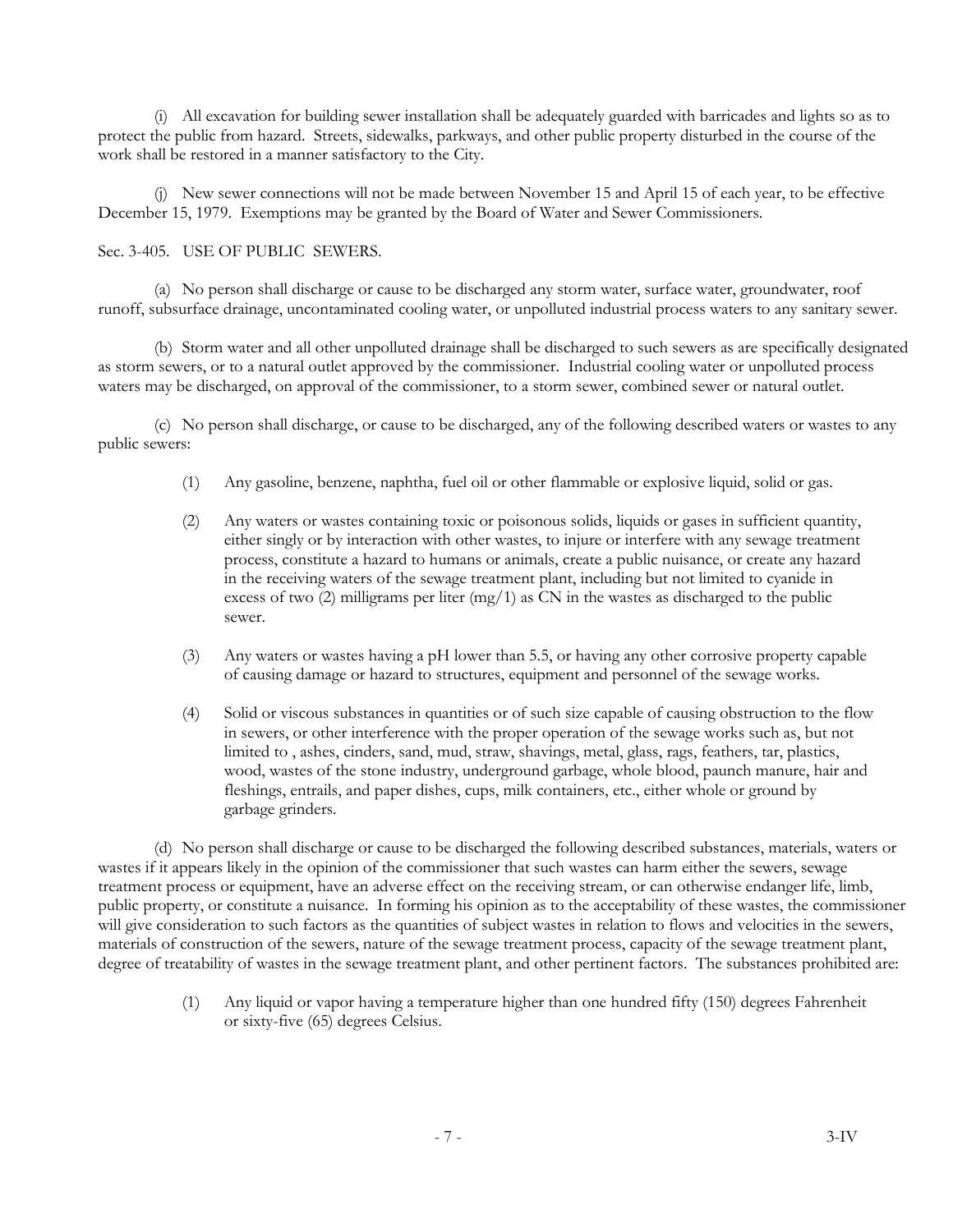- (2) Any water or waste containing fats, wax, grease or oils, whether emulsified or not, in excess of one hundred (100) mg/l or containing substances which may solidify or become viscous at temperatures between thirty-two (32) and one hundred fifty (150) degrees Fahrenheit or between zero (0) and sixty-five (65) degrees Celsius.
- (3) Any garbage that has not been properly shredded. The installation and operation of any garbage grinder equipped with a motor of three-fourths  $(3/4)$  horsepower  $(0.76$  hp metric) or greater shall be subject to the review and approval of the commissioner.
- (4) Any waters or wastes containing strong acid iron pickling wastes, or concentrated plating solutions, whether neutralized or not.
- (5) Any waters or wastes containing iron, chromium, copper, zinc and similar objectionable or toxic substances; or wastes exerting an excessive chlorine requirement to such degree that any such material received in the composite sewage at the sewage treatment works exceeds the limits established by the commissioner for such materials.
- (6) Any waters or wastes containing phenols or other taste- or odor-producing substances in such concentrations exceeding limits which may be established by the commissioner as necessary, after treatment of the composite sewage, to meet the requirements of the state, federal or other public agencies of jurisdiction for such discharge to the receiving waters.
- (7) Any radioactive wastes or isotopes of such half-life or concentration as may exceed limits established by the commissioner in compliance with applicable state or federal regulations.
- (8) Materials which exert or cause:
	- a. Unusual concentrations of inert suspended solids such as, but not limited to, Fullers earth, lime slurries and lime residues, or of dissolved solids such as, but not limited to, sodium chloride and sodium sulfate.
	- b. Excessive discoloration such as, but not limited to, dye wastes and vegetable tanning solutions.
	- c. Unusual BOD, chemical oxygen demand, or chlorine requirements in such quantities as to constitute a significant load on the sewage treatment works.
	- d. Unusual volume of flow or concentration of wastes constituting "slugs" as defined herein.
- (9) Waters or wastes containing substances which are not amenable to treatment or reduction by the sewage treatment processes employed, or are amenable to treatment only to such degree that the sewage treatment plan effluent cannot meet the requirements of other agencies having jurisdiction over discharge to the receiving waters.

(e) If any waters or wastes are discharged, or are proposed to be discharged to the public sewers, which waters contain substances or possess the characteristics enumerated in Subsection (d) of this section, and which in the judgment of the commissioner may have a deleterious effect upon the sewage works, process, equipment or receiving waters, or which otherwise create a hazard to life or constitute a public nuisance, the commissioner may:

- (1) Reject the wastes,
- (2) Require pretreatment to an acceptable condition for discharge to the public sewers, and/or
- (3) Require control over the quantities and rates of discharge.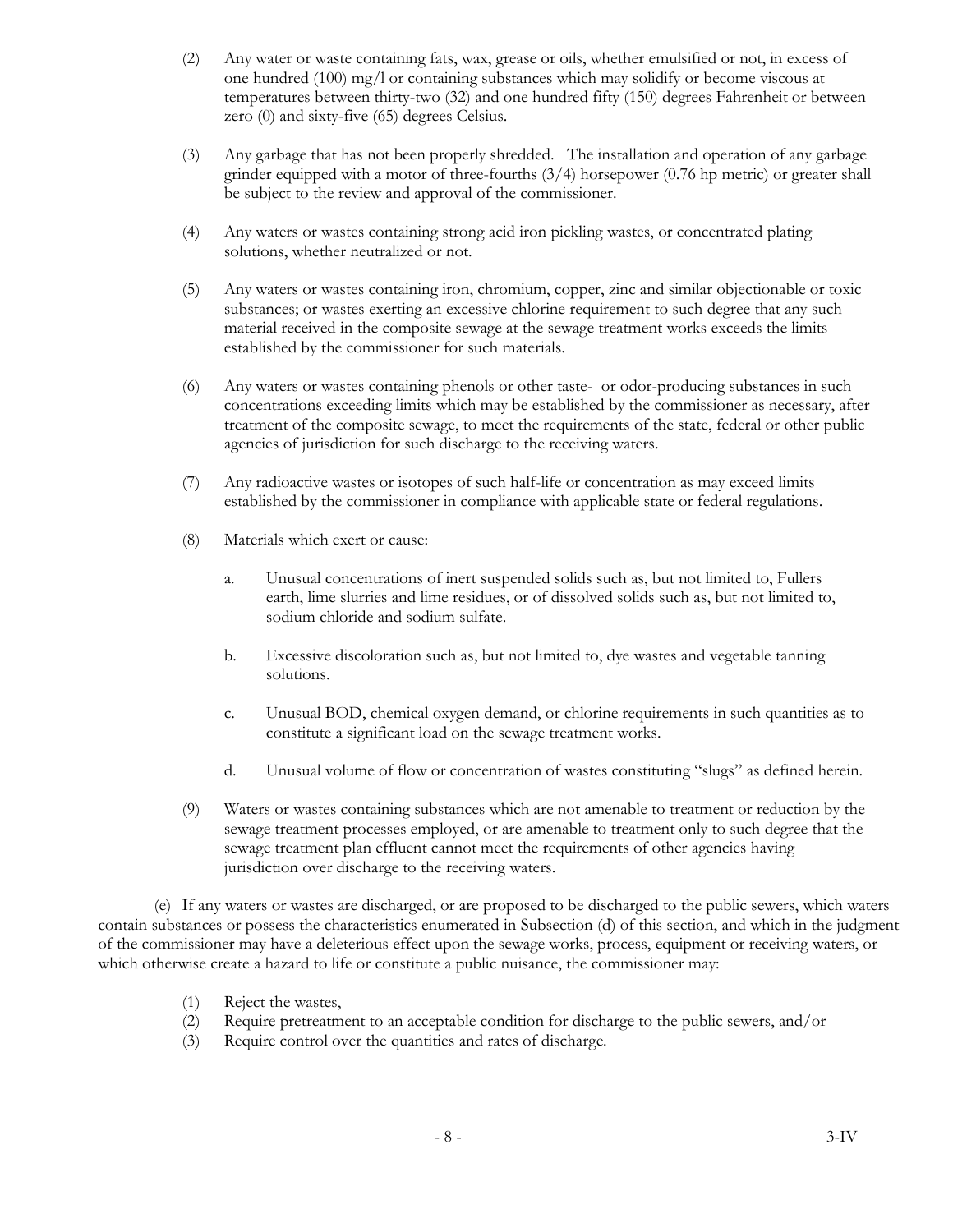If the commissioner permits the pretreatment and equalization of waste flows, the design and installation of the plants and equipment shall be subject to the review and approval of the commissioner, and subject to the requirements of all applicable codes, ordinances and laws, and to the municipal discharge permit. Further, such pretreatment installations must be consistent with the requirements of any state pretreatment permit issued to the industry. (Adequate pretreatment will be provided for prior to entering interceptor sewer.)

(f) Grease, oil and sand interceptors shall be provided when, in the opinion of the commissioner, they are necessary for the proper handling of liquid wastes containing grease in excessive amounts, or any flammable wastes, sand or other harmful ingredients; except that such interceptors shall not be required for private living quarters or dwelling units. All interceptors shall be of a type and capacity approved by the commissioner, and shall be located as to be readily and easily accessible for cleaning and inspection.

- (1) Grease and oil interceptors shall be constructed of impervious materials capable of withstanding abrupt and extreme changes in temperature. They shall be of substantial construction, watertight and equipped with easily removable covers which, when bolted in place, shall be gastight and watertight.
- (2) Where installed, all grease, oil, hair and sand interceptors shall be maintained by the owner at his expense in continuously efficient operation at all times. Materials collected shall not be reintroduced into the public sewerage system.

(g) Where preliminary treatment or flow-equalizing facilities are provided for any waters or wastes, they shall be maintained continuously in satisfactory and effective operation by the owner at his expense.

(h) When required by the commissioner, the owner of the property serviced by the building sewer carrying industrial wastes shall install a suitable control manhole, together with such necessary meters and other appurtenances in the building sewer to facilitate observation, sampling and measurement of the wastes.

Such manhole, when required, shall be accessibly and safely located, and shall be constructed in accordance with plans approved by the commissioner. The manhole shall be installed by the owner at his expense, and shall be maintained by him so as to be safe and accessible at all times. All industries discharging into a public sewer shall perform such monitoring of their discharges as the commissioner may reasonably require, including installation, use and maintenance of monitoring equipment, keeping records and reporting the results of such monitoring to the commissioner. Such records shall be made available, upon request, by the commissioner to other agencies having jurisdiction over discharging to the receiving waters. Where industrial pretreatment permits are issued by the State of Vermont, monitoring records must also be submitted to the Secretary in accord with such permit. Records of any monitoring will be supplied by the Commissioner to the Secretary on request.

(i) All measurements, tests and analyses or the characteristics of waters and wastes to which reference is made in this ordinance shall be determined in accordance with the latest edition of "Standard Methods for the Examination of Water and Wastewater", published by the American Public Health Association, and shall be determined at the control manhole provided, or upon suitable samples taken at said control manhole. In the event that no special manhole has been required, the control manhole shall be considered to be the nearest downstream manhole in the public sewer to the point at which the building sewer is connected. Sampling shall be carried out by customarily accepted methods to reflect the effect of constituents upon the sewage works and to determine the existence of hazards of life, limb and property. (The particular analyses involved will determine whether a twenty-four (24) hour composite of all outfalls of a premise is appropriate or whether a grab sample or samples should be taken. Normally, but not always, BOD and suspended solids analyses are obtained from twenty-four (24) hour composites of all outfalls, whereas pH's are determined from periodic grab samples.)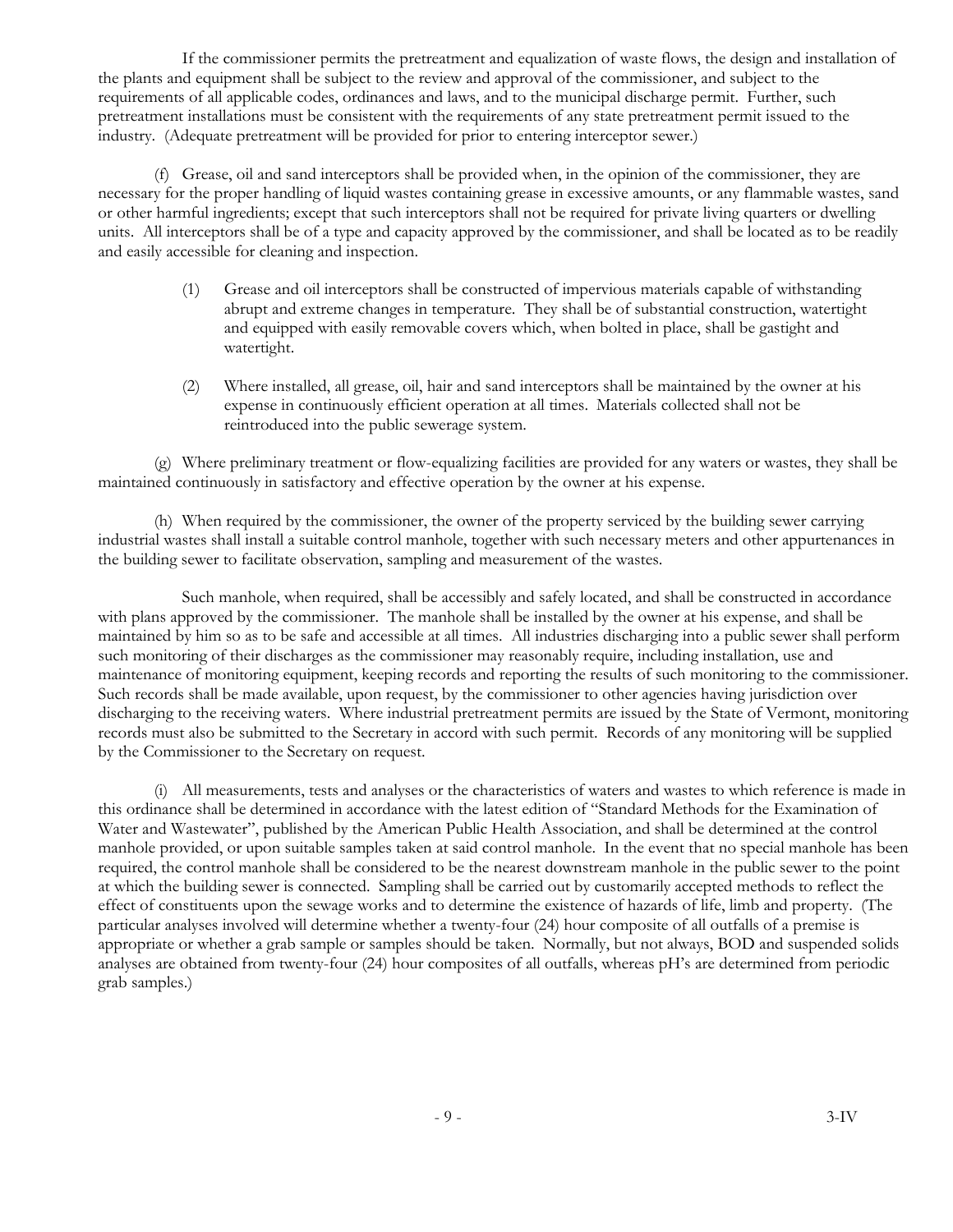(j) No statement contained in this article shall be construed as preventing any special agreement or arrangement between the City and any industrial concern whereby an industrial waste of unusual strength or character may be accepted by the City for treatment, subject to payment therefore, by the industrial concern. Provided that such agreements do not contravene any requirements of existing Federal laws and are compatible with any user charge and industrial cost recovery system in effect.

(k) Any industry held in violation of the provisions of this Ordinance may have its disposal authorization terminated.

### Sec. 3-406. PROTECTION DAMAGE, VIOLATIONS AND PENALTIES.

No unauthorized person shall maliciously, willfully or negligently break, damage, destroy, uncover, deface or tamper with any structure, appurtenance or equipment which is a part of the sewage works. Any person violating this provision shall be subject to immediate arrest without warrant and shall be subject to the penalties provided in Section 1-8 of this Code.

### Sec. 3-407. POWERS AND AUTHORITY OF INSPECTORS.

(a) The commissioner and other duly authorized employees of the City bearing proper credentials and identification shall be permitted to enter all properties for the purpose of inspection, observation, measurement, sampling and testing in accordance with the provisions of this ordinance. The commissioner or his representative shall have no authority to inquire into any processes including metallurgical, chemical, oil, refining, ceramic, paper or other industries beyond that point having a direct bearing on the kind and source of discharge to the sewers or waterways or facilities for waste treatment.

(b) The commissioner and other duly authorized employees of the City bearing proper credentials and identification shall be permitted to enter all private properties through which the City holds a duly negotiated easement for the purposes of maintenance of any portion of the sewage works lying within said easement. All entry and subsequent work, if any, on said easement shall be done in full accordance with the terms of the duly negotiated easement pertaining to the private property involved.

#### Sec. 3-408. PENALTIES.

(a) An annual charge shall be determined by the Board of Sewer Commissioners and is hereby imposed upon every person whose premises have a building or structure thereon and are served by the SEWERS and PLANT, and from which, directly or indirectly, sewage is being collected from the use of the premises for the payment of the costs of operating, maintaining and repairing said SEWER and PLANT. The Board of Sewer Commissioners may establish annual charges separately for debt repayments, fixed operating and maintenance costs (not dependent upon actual use), and variable operations and maintenance costs dependent on actual use. Annual charges determined thereunder shall be effective on and after the date of adoption thereof by resolution of the Board of Sewer Commissioners.

(b) The sewer charges established in Section (a) shall be imposed and collected whether or not the property connected to the SEWER and the PLANT is occupied. All sewer rates shall be payable and collected by the City Treasurer at City Hall.

(c) The design, construction and development costs of all public sewerage system expansions and extensions which have been approved by the Board of Sewer Commissioners and approved by the City shall be borne by the developers and property owners requiring, requesting or directly benefiting from such extension and/or expansions, unless the voters of the City shall vote at a duly warned annual or special City Meeting to assume all or a portion of the costs involved. When the voters of the City vote to assume all or a portion of the costs, such costs will be paid in the manner provided by law.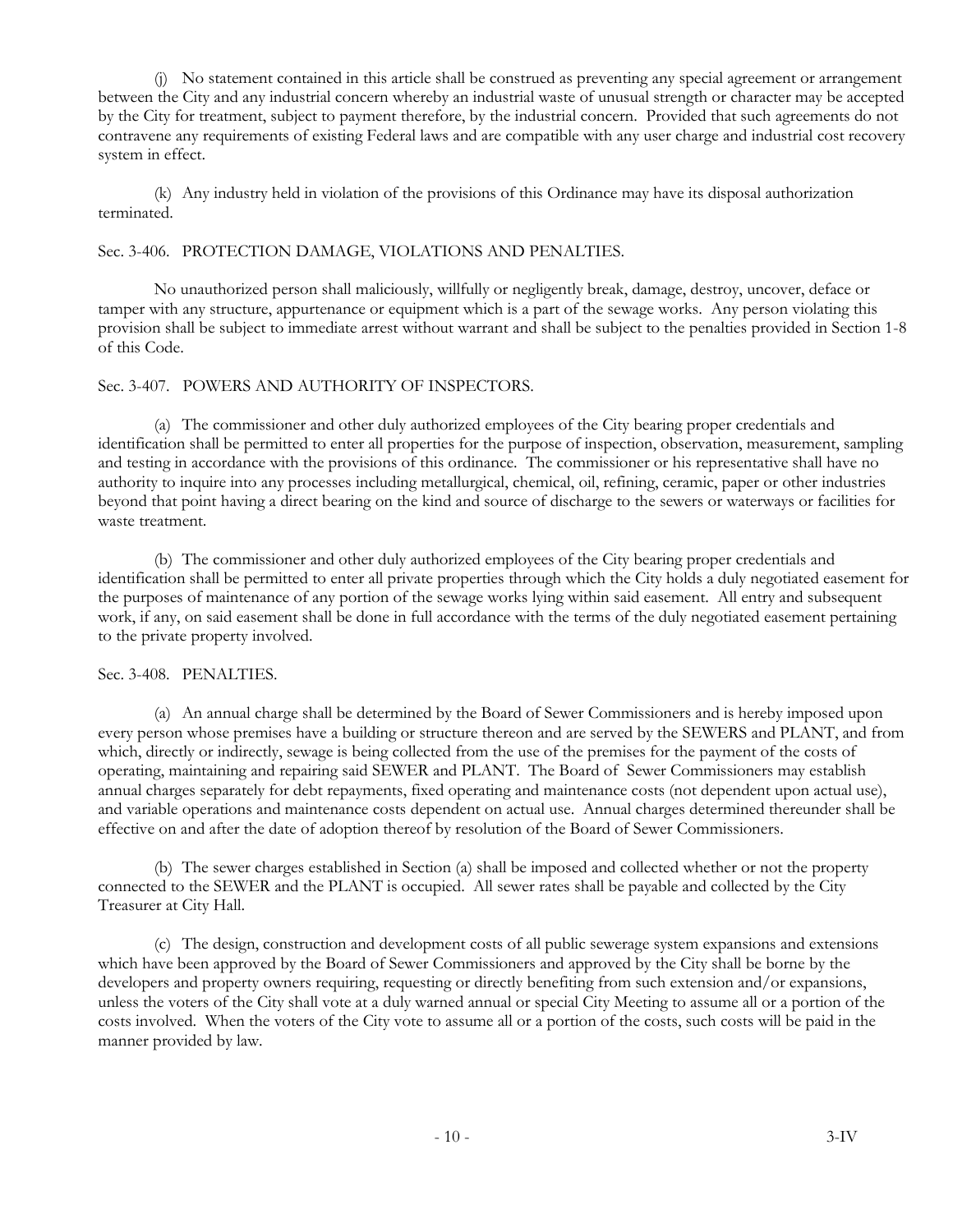(d) Notice and bill for sewer rates shall be made by mailing the same to the owner or authorized agent in charge of the premises where it is used.

- (1) Such notice and bill shall state the dates of coverage of the bill and shall also state that unless payment is made on or before passage of forty-five (45) days from the billing date, a penalty of eight percent (8%) will be added to the rate charge, and in addition, the bill will show the exact due date.
- (2) An interest charge for late payment of sewer charges shall be imposed per month, or any part thereof, from the due date of the regular payment. The interest rate shall be established by resolution of the City Council.

(e) A failure to receive a bill for service rates shall not constitute an excuse for failure to pay the same before the date at which late payment penalties and interest are required to be added to all unpaid bills.

(f) Sewer rates shall be a tax and a lien on the real estate supplied with the sewer, and may be collected in the same manner as other taxes of the City, and the owners of such real estate shall be subject to the same liabilities therefore as for other City taxes.

(g) A separate capital reserve fund may be utilized for major maintenance/replacement expenditures and for expansion/upgrading expenses associated with the SEWERS and PLANT. Any capital reserve fund policy shall contain the following: Major maintenance/replacement identification; estimated expenditures; estimated year of expenditure; payment amount; type of account to be used to accumulate capital reserve fund assets; and source of funding.

(h) The Board of Sewer Commissioners reserves the right to increase or decrease regular deposits to a capital reserve fund not exceeding fifteen percent (15%) of the normal total budgeted expenses for SEWERS and PLANT debt service, maintenance and replacement, or five percent (5%) total budget for PLANT expansion in any year. The Board of Sewer Commissioners holding office have the authority to withdraw capital reserve fund amounts only for the purpose of paying for major expenditures/plant expansion for which the fund was established, or for the purchase of private sewer systems.

(i) When capital reserve fund assets are not disbursed fully for major maintenance/replacement expenditures and PLANT expansion, excess assets shall be re-deposited into the capital reserve fund for future related expenditures similar in nature. Capital reserve funds established for PLANT expansion may be generated from general sewer benefit assessments and/or from connection/impact fees paid by prospective users to defray PLANT expansion costs, which fund shall not exceed the estimated future expansion for the PLANT. Impact fees assessed and collected by the City for SEWERS and PLANT expansion shall be deemed appropriated, encumbered and expended as of the date of receipt. Funds created under this Section shall be maintained in segregated accounts and may be expended, together with accrued interest, only for the purpose for which each fund was established.

## Sec. 3-409. SEWER RATES.

(a) Sewer Commissioner Proposes Adjustment in Rates. The Sewer Commissioner shall , from time to time as he may see fit, submit to the City Council such proposals of amendment to the rates of the Sewer Department as he may deem for the best interest of the city.

(b) Establishment of Sewer Rates. The City Council shall establish all sewer rates and when payment of these rates will become due and payable.

(c) Collected by City Treasurer. All sewer rates shall be payable to, and collected by, the City Treasurer at City Hall.

(d) Notice and Bill: Late Payment Penalty and Interest. Notice of bill for sewer rates shall be made by mailing the same to the owner or authorized agent in charge of the premises where it is used.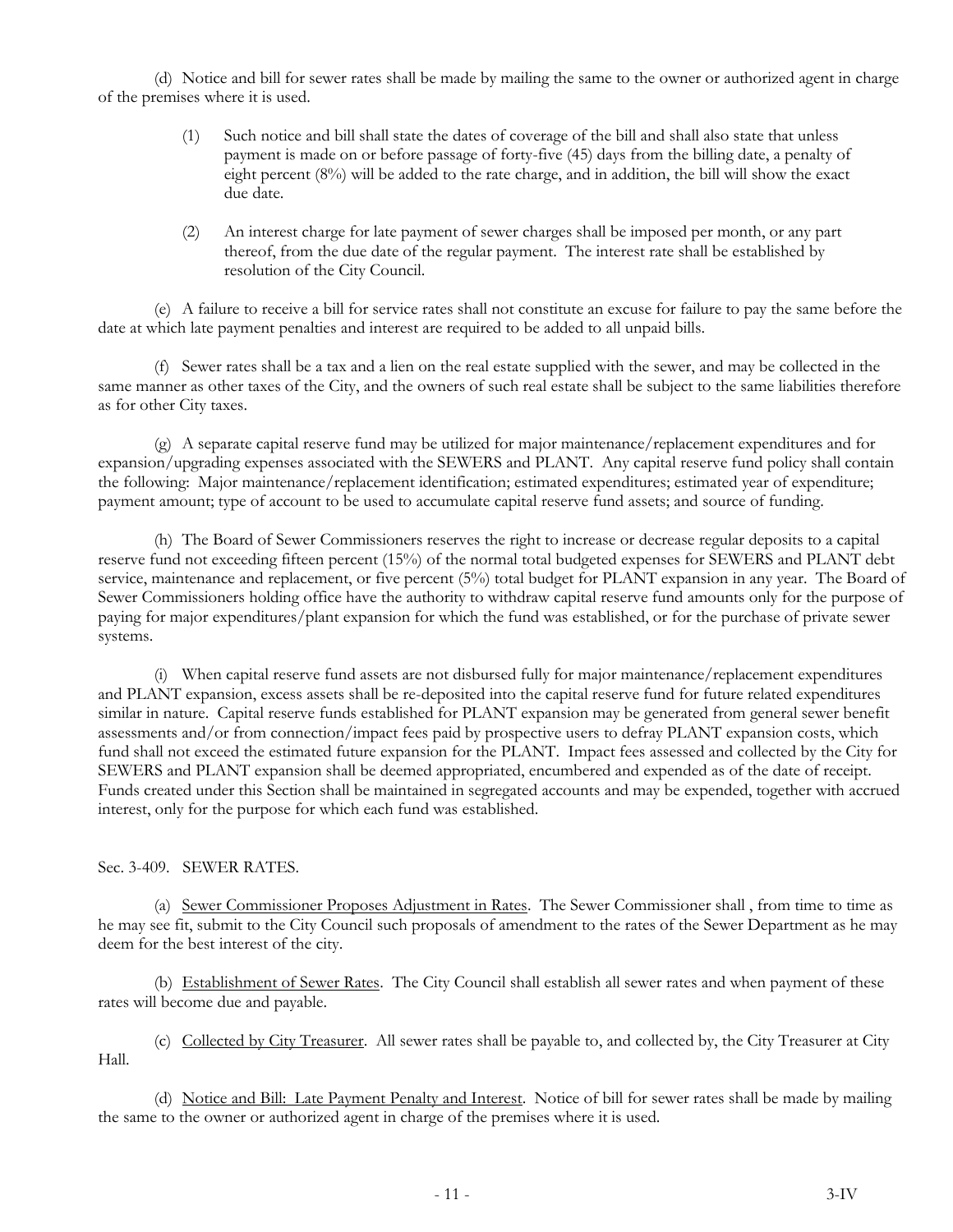- (1) Such notice and bill shall state the dates of coverage of the bill and shall also state that unless payment is made on or before passage of forty-five days from the billing date, a penalty of eight percent will be added to the rate charge and in addition, the bill will show the exact due date.
- (2) An interest charge for late payment of sewer charges shall be imposed per month, or any part thereof, from the due date of the regular payment. The interest rate shall be established by resolution of the City Council.

(e) Failure to Receive Bill. A failure to receive a bill for service rates shall not constitute an excuse for failure to pay the same before the date at which late payment penalties and interest is required to be added to all unpaid bills.

(f) Sewer Rats as Taxes and Tax Liens. Sewer rates shall be a tax and a lien on the real estate supplied with the sewer and may be collected in the same manner as other taxes of the city, and the owners of such real estate shall be subject to the same liabilities therefore as for other city taxes.

# Sec. 3-410. ALLOCATION OF UNCOMMITTED RESERVE PLANT CAPACITY.

- (a) Allocation of uncommitted reserve plant capacity shall be made in accordance with the following priorities:
	- (1) There is reserved for the benefit of all Montpelier property within the PLANT's original design service area within Montpelier's City limits ten percent (10%) of PLANT reserve capacity, it being found and determined that substantially all residential, commercial and industrial property within the original Montpelier design services area within the City limits has been connected to and is served by PLANT and SEWERS.
	- (2) The capacity reserved under Section (a)(1) is deemed to be a committed reserve for actual or potential connections to PLANT and SEWERS by property within the original Montpelier design service area within the city limits. All private sewer lines, mains and systems within the original Montpelier design service area within the city limits shall be connected to PLANT and SEWERS.
	- (3) The Board of Sewer Commissioners is authorized, but not required, to grant connections to PLANT or SEWERS to or for the benefit of property outside of the Montpelier City limits. Applications shall be considered by the Board of Sewer Commissioners in the order in which applications for connection permits are made; provided, however, that the grant of any such connection permit shall comply with all then existing agreements with other municipalities and shall be subject to all of the following conditions:
		- (a) All such connection permits shall be granted only to municipalities, upon application from the municipality, which shall include a description satisfactory to the City of the properties and uses to be served by the connection applied for.
		- (b) All such property outside of the city limits to be served by the connection shall be located within a "growth area", as referred to in 24 V.S.A., Sec. 4302, so designated in the duly adopted plan of the municipality applying for the connection.
		- (c) All such connection permits shall provide for, and their exercise shall be conditioned upon, the applicant's payment to the City prior to connection of all costs of improvements, replacements, or enlargements of this PLANT or SEWERS found by the City to be necessary to effect such connection.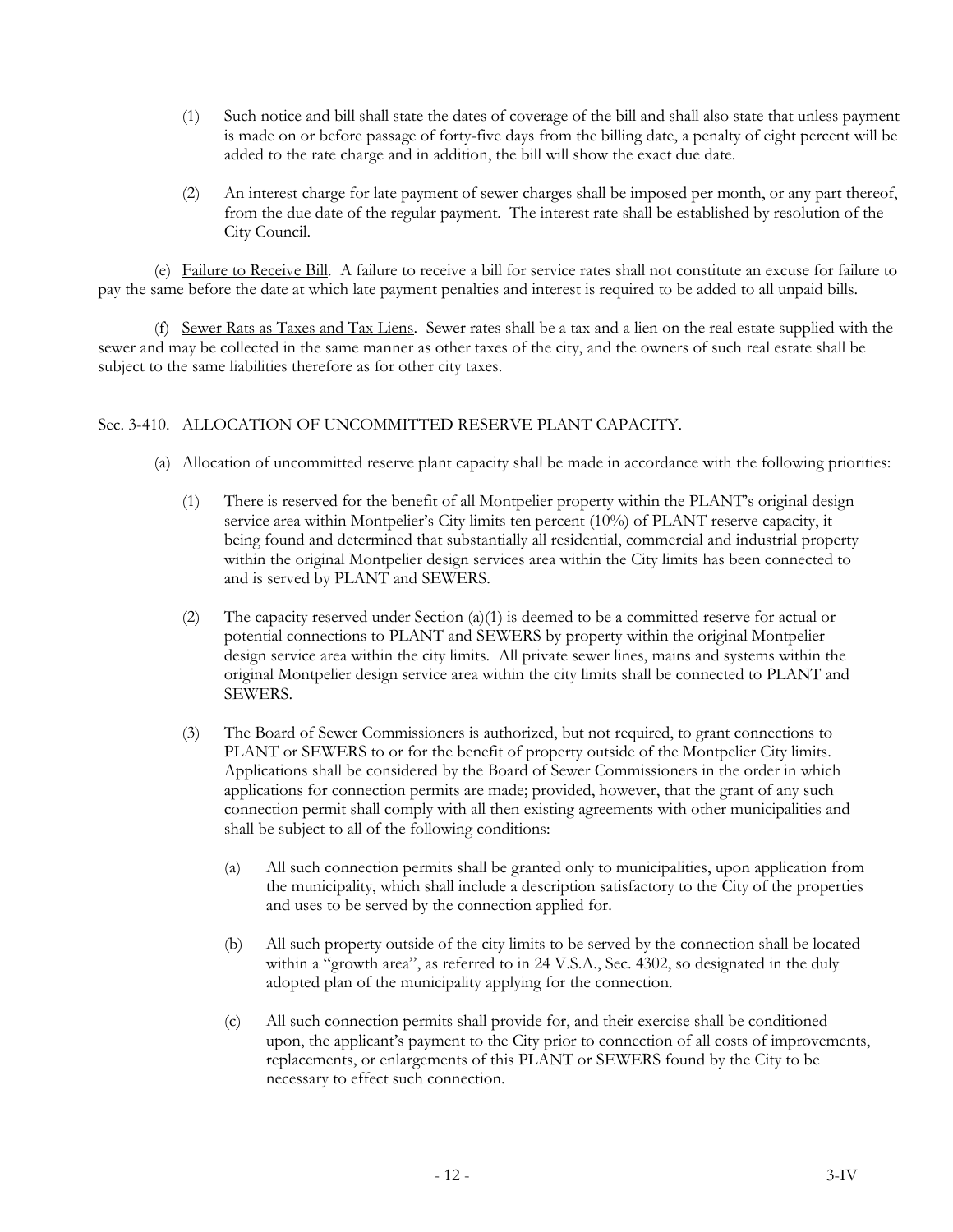- (d) All such connection permits shall provide for, and their exercise shall be conditioned upon, the receipt by the City from the applicant municipality, in the event that property within the city limits is at any time assessed for current or future improvements, replacements or enlargements of the PLANT or SEWERS, of such amounts as would have been assessed on those properties located outside the city limits which are or will be served by the connection, as if said properties were located within the city limits.
- (e) All such connection permits shall provide for, and their exercise shall be conditioned upon, the applicant's payment to the City pursuant to a formula contained in the permit of all costs and impacts to the City, as a whole, resulting directly or indirectly from the development of the properties or expansion of the users to be served by the connection applied for.

### Sec. 3-411. WATER AND SEWER BENEFIT CHARGE.

(a) The City Council determines that the water treatment and sewage disposal systems are of general benefit to the municipality and will utilize the assessed value of property, as determined by the City Assessor on April 1 of the billing year, to pay for capital improvements and/or expansion of the system.

(b) The owner of any tenement, house, building or lot shall be liable for the Water and Sewage Benefit charge, including exempt properties, and excepting only those buildings regularly established and maintained for religious worship, cemeteries, and those properties owned by the City of Montpelier and the United States Government for governmental purposes, which exemption shall apply only to that portion of the charge based on general benefit.

(c) The Treasurer of the City of Montpelier shall bill each property owner on or before July 15 of each year for the Water and Sewer Benefit charge. This charge shall be due and payable by August 15, and if not paid by August 15, the charge shall be forwarded to the Tax Collector for collection with a penalty and interest included, as specified in Section 3- 409.

#### Sec. 3-412. EFFECTIVE DATE.

This ordinance shall become effective at midnight, July 1, 1990. To the extent that any provision herein shall be inconsistent with or contrary to any provisions of Chapter 3, Article IV of the Ordinances of the City of Montpelier, adopted November 25, 1970, and amended through February 7, 1990, then the provisions of this ordinance shall prevail.

Sec. 3-413. SEWER SEPARATION BENEFIT CHARGE.

(a) The City Council determines that the separation of storm drainage from sanitary sewer lines is both beneficial to the sewage disposal system of the City and is of general benefit to the municipality. The City Council further determines that the assessed value of property, as determined by the City Assessor on April 1 of the billing year, will be utilized to pay for the necessary capital improvements to effect such a separation.

(b) The owner of any tenement, house, building or lot shall be liable for the Sewer Separation Benefit charge, including exempt properties, and excepting only those buildings regularly established and maintained for religious worship, cemeteries, and those properties owned by the City of Montpelier and the United States Government for governmental purposes, which exemption shall apply only to that portion of the charge based on general benefit.

(c) The City shall bill each property owner on or before July 15 of each year for the Sewer Separation Benefit charge. This charge shall be due and payable by August 15, and if not paid by August 15, the charge shall be forwarded to the Delinquent Tax Collector for collection with a penalty and interest included, as specified in Section 3-409.